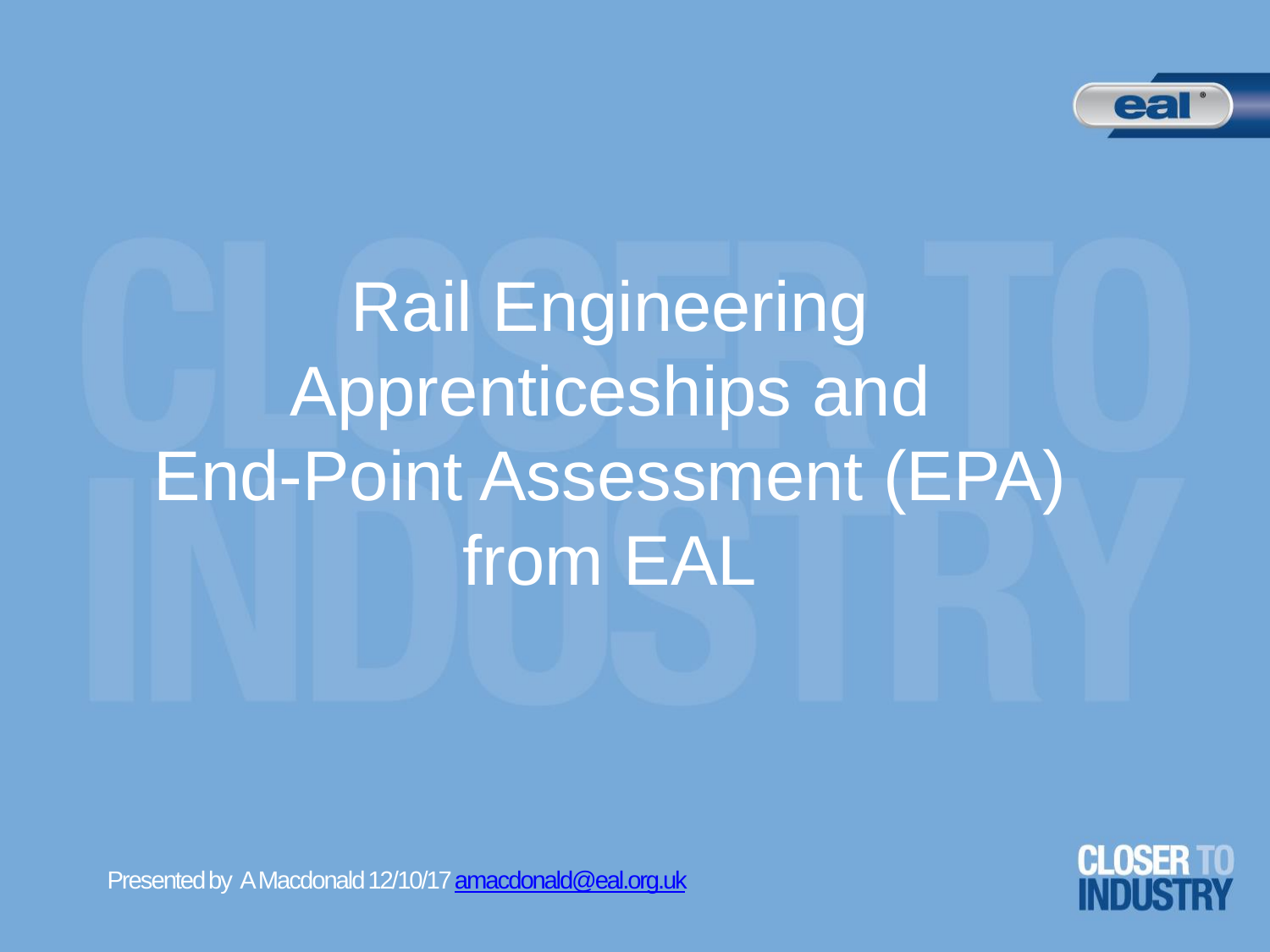## **About EAL**



- **Specialist awarding organisation for rail industry qualifications.**
- **Unrivalled knowledge and understanding of employer skills needs.**
- **Qualifications developed with and approved by industry.**
- **Qualifications respected by employers that deliver real career benefits for learners.**

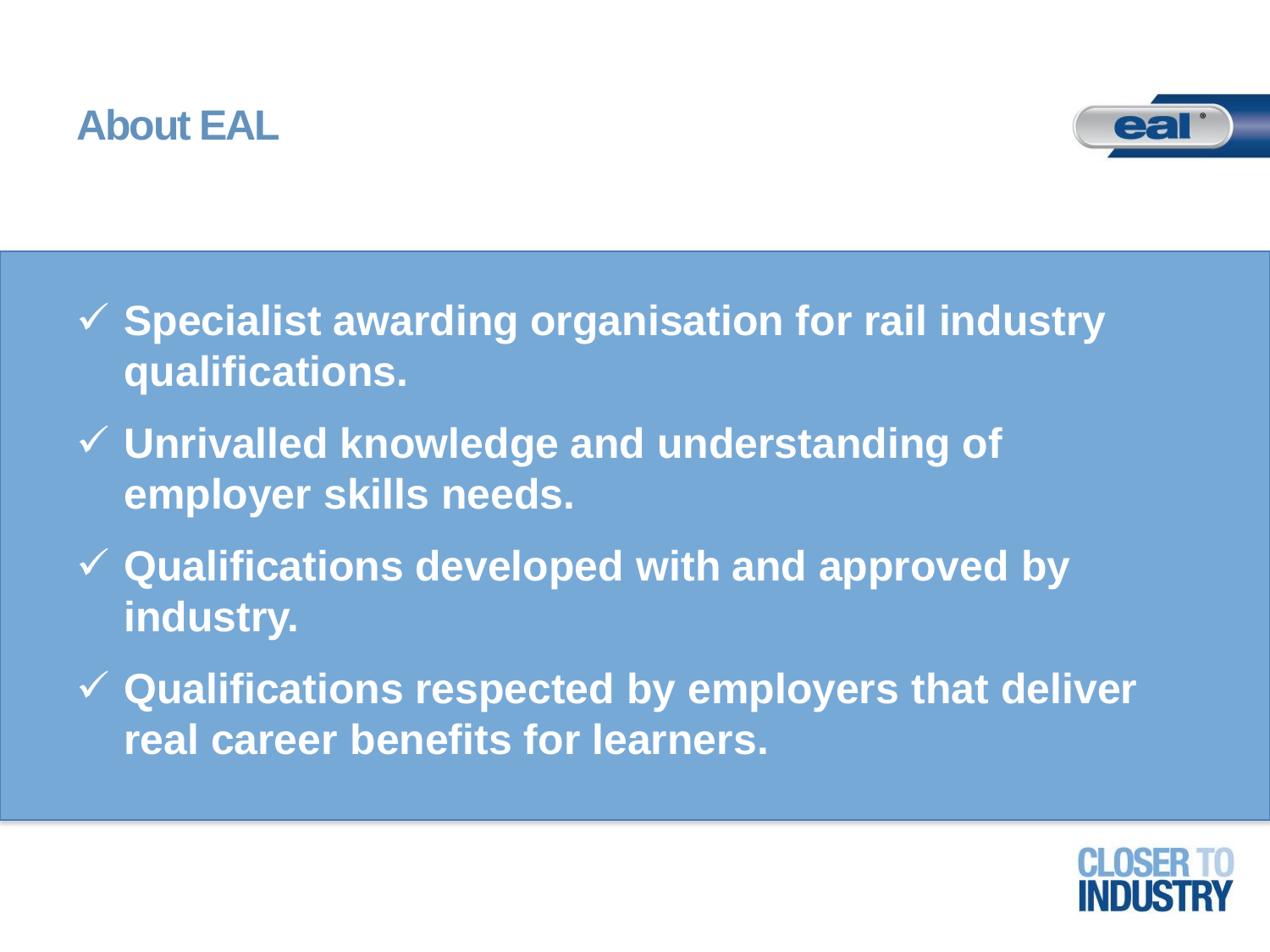## **Background to EAL in Rail**

- Entered the sector in 2013.
- Recognised as the Awarding Organisation of choice for the industry.
- Support the apprenticeship and qualification needs of the sector.
- Offer full suite of rail engineering apprenticeships.
- Support the entry of ex-military personnel into the sector via ELCAS funding.
- Play a pivotal role in supporting the growth of training and apprenticeships in rail engineering.
- Supply qualifications and support to rail training centres across the UK, including Academies at Newcastle College, Alstom in Widnes and NTAR in Northampton.





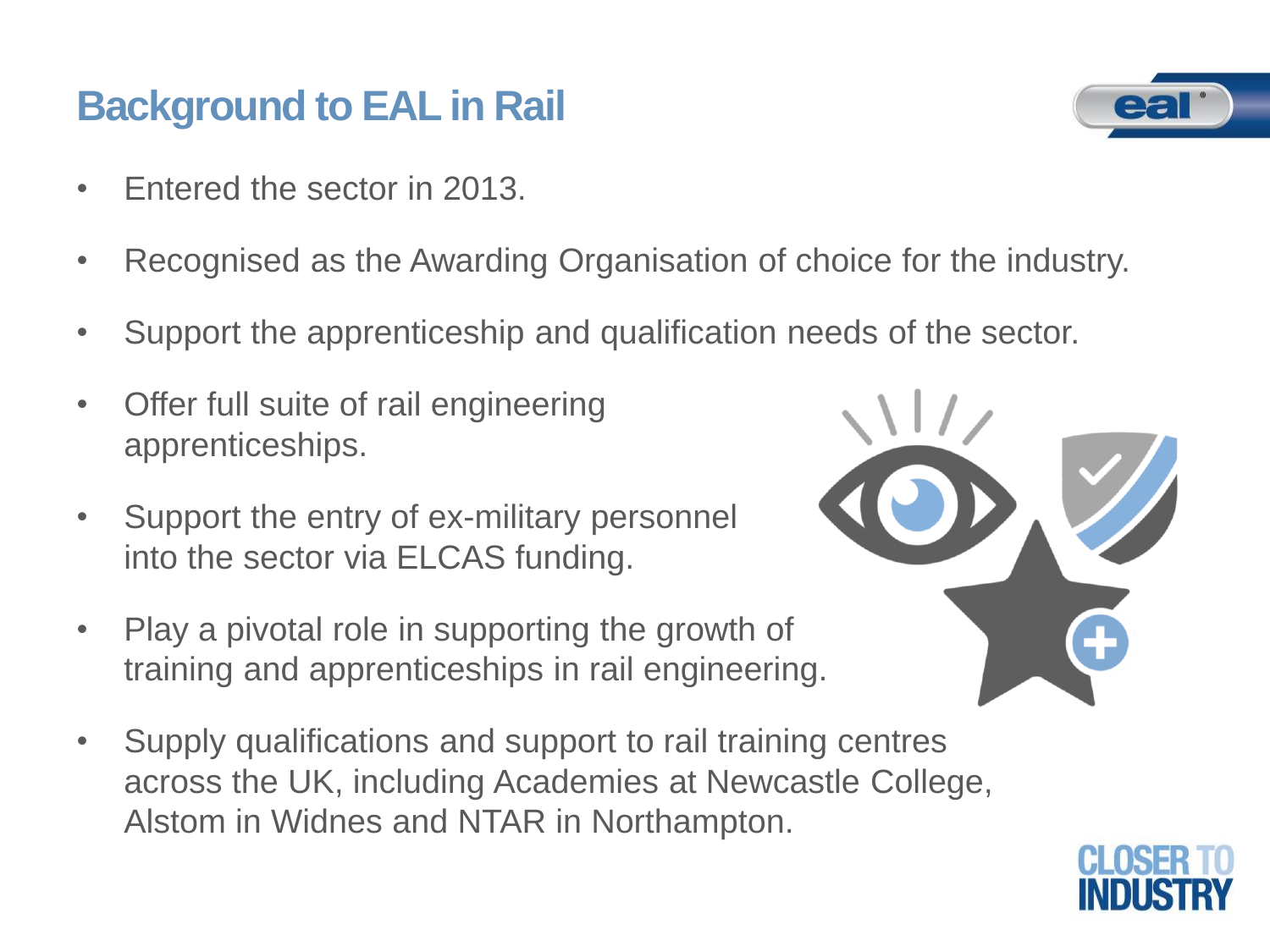# **New Apprenticeship Qualifications**

Knowledge and competence qualifications at **Levels 2, 3 and 4** developed in partnership with:

- Rail engineering sector employers
- Trailblazer group
- Rail sector bodies (NSAR, IRSE, RIA, RDG)
- Rail academies across the UK

Support the delivery of apprenticeship standards for:

**Rail Engineering Operative (Level 2)**

- **Rail Engineering Technician (Level 3)**
- **Rail Engineering Advanced Technician** (**Level 4)**



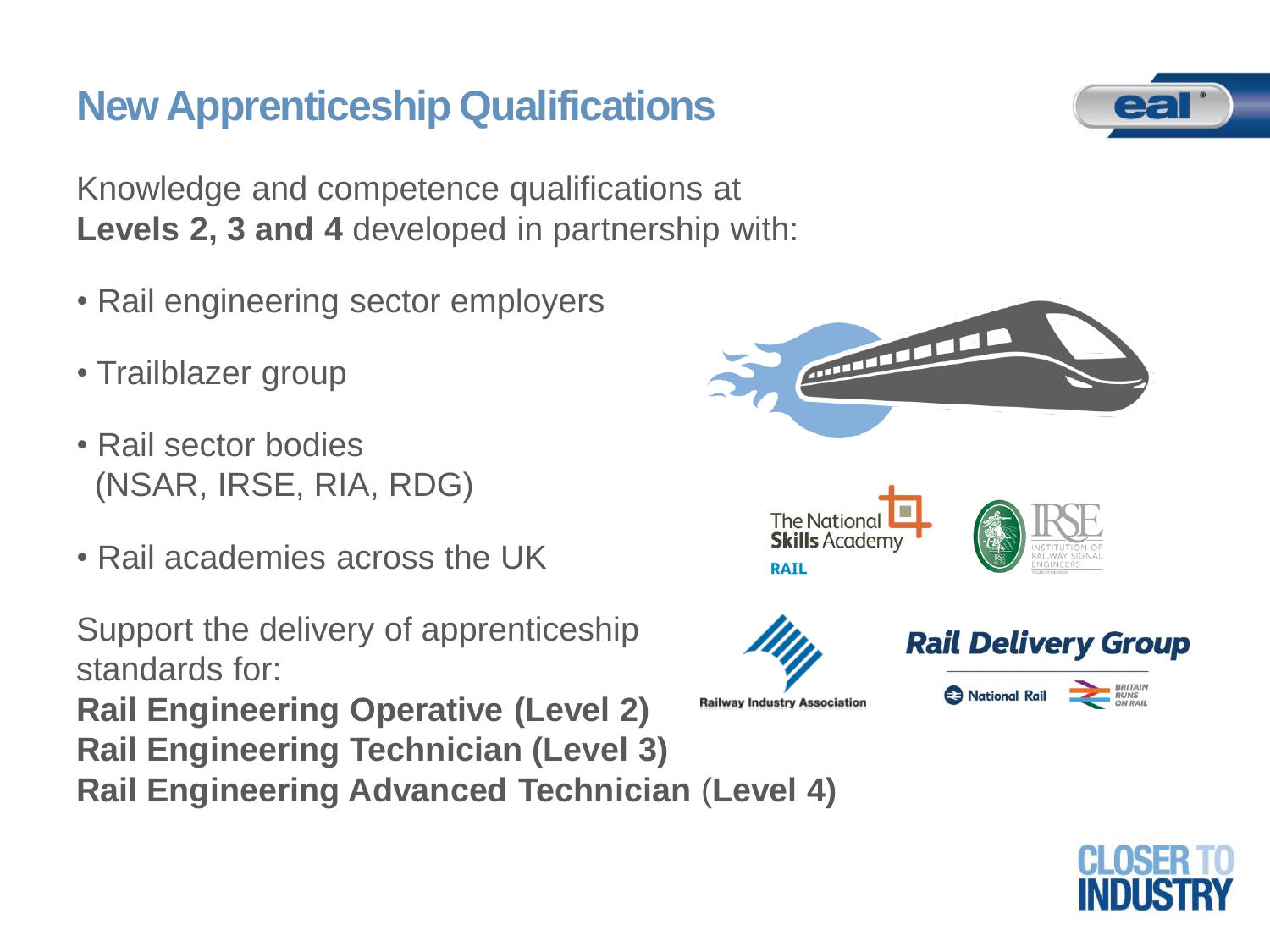# **New Apprenticeship Qualifications**

# **EAL's new qualifications:**

- $\checkmark$  Meet the requirements of the apprenticeship standards.
- $\checkmark$  Support the latest skills and knowledge requirements of working in the rail engineering sector today.
- $\checkmark$  Include digital railway, interface between rail systems, understanding how the railway works commercially.





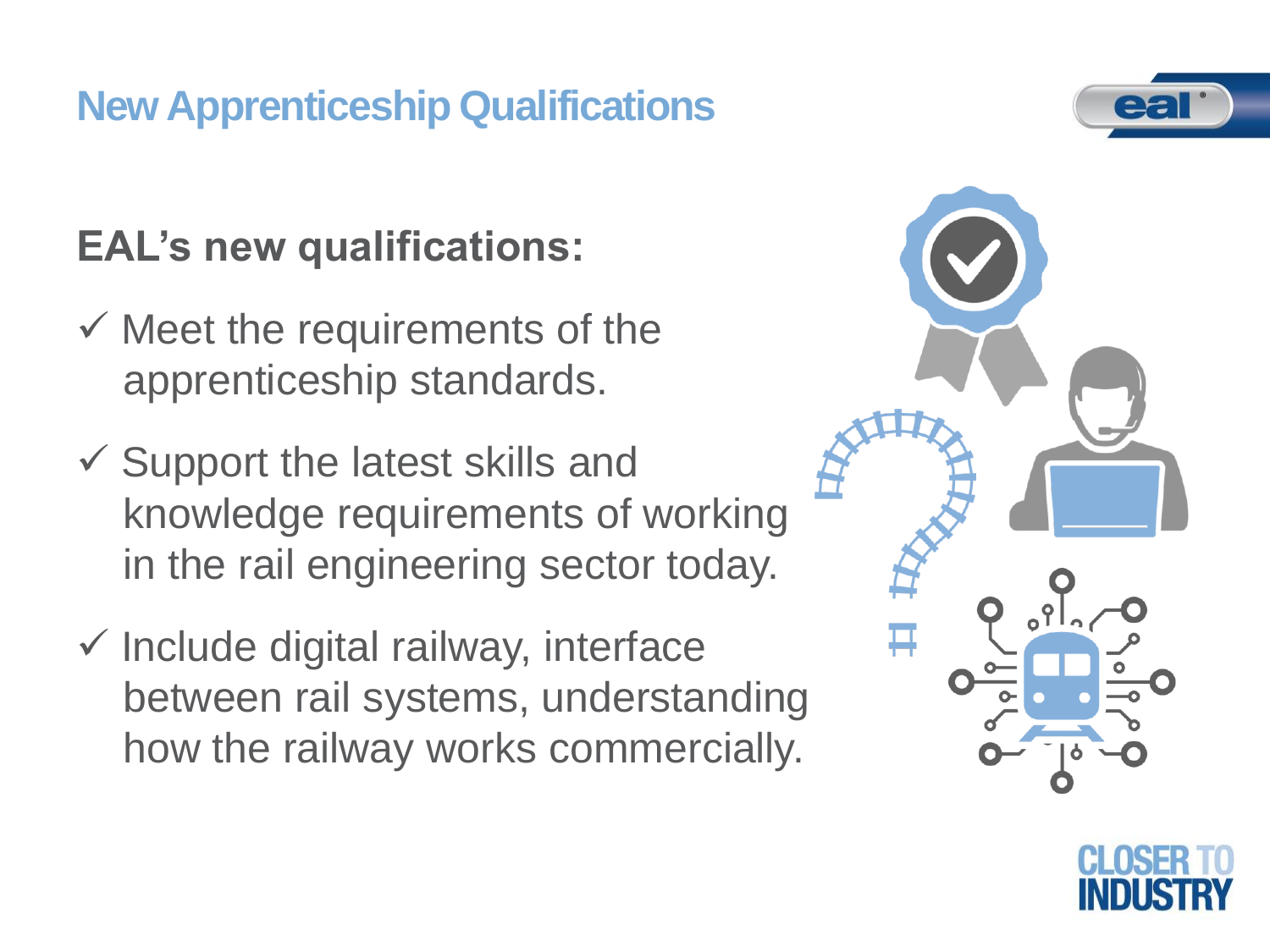# **Level 2 Rail Engineering Operative Qualifications**

Now approved and available for delivery:

- **EAL Level 2 Diploma in Rail Engineering Operative Knowledge** (603/1296/8)
- **EAL Level 2 Diploma in Rail Engineering Operative Competence**  (603/1295/6)









![](_page_5_Picture_8.jpeg)

![](_page_5_Picture_9.jpeg)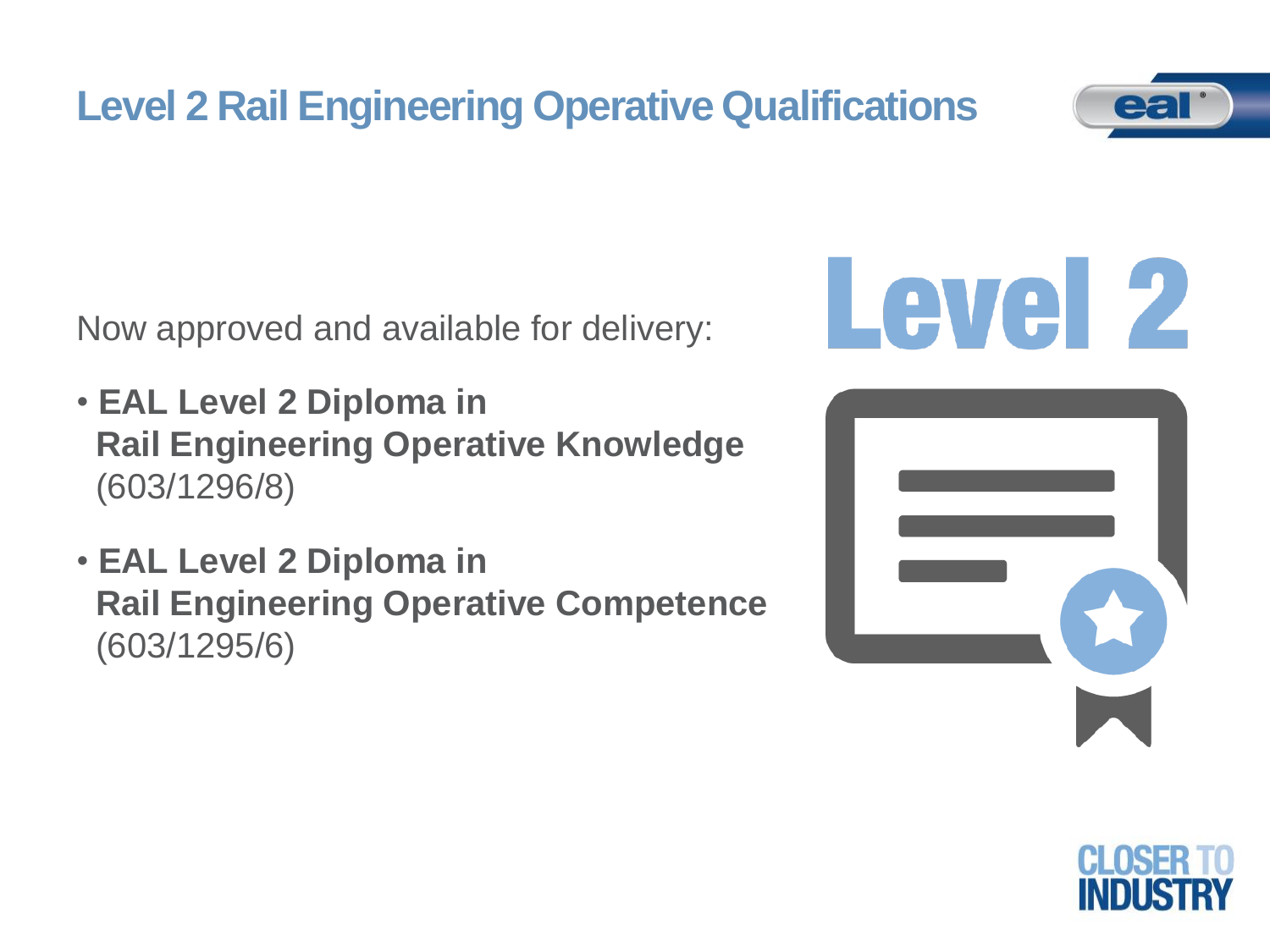![](_page_6_Picture_0.jpeg)

Now approved and available for delivery:

- **EAL Level 3 Diploma in Rail Engineering Technician Knowledge** (603/0375/X)
- **EAL Level 3 Diploma in Rail Engineering Technician Competence** (603/0374/8)

![](_page_6_Picture_4.jpeg)

![](_page_6_Picture_5.jpeg)

![](_page_6_Picture_6.jpeg)

![](_page_6_Picture_7.jpeg)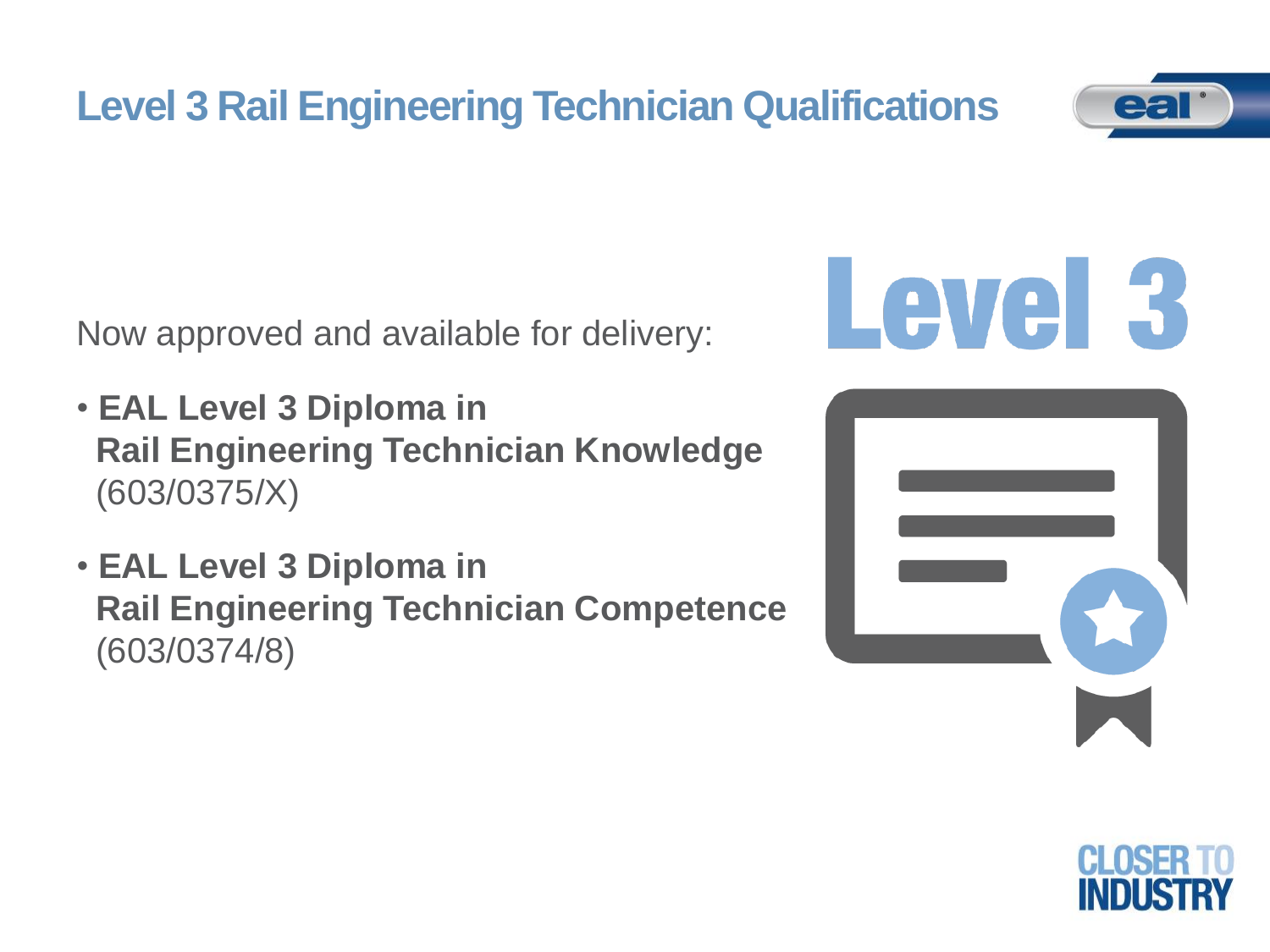## **Level 4 Rail Engineering Advanced Technician Qualifications**

![](_page_7_Picture_1.jpeg)

Now approved and available for delivery:

- **EAL Level 4 Higher Technical Certificate in Rail Engineering Technician Knowledge** (603/2089/8)
- **EAL Level 4 Diploma in Rail Engineering Advanced Technician Competence**  (603/2090/4)

![](_page_7_Picture_5.jpeg)

![](_page_7_Picture_6.jpeg)

![](_page_7_Picture_7.jpeg)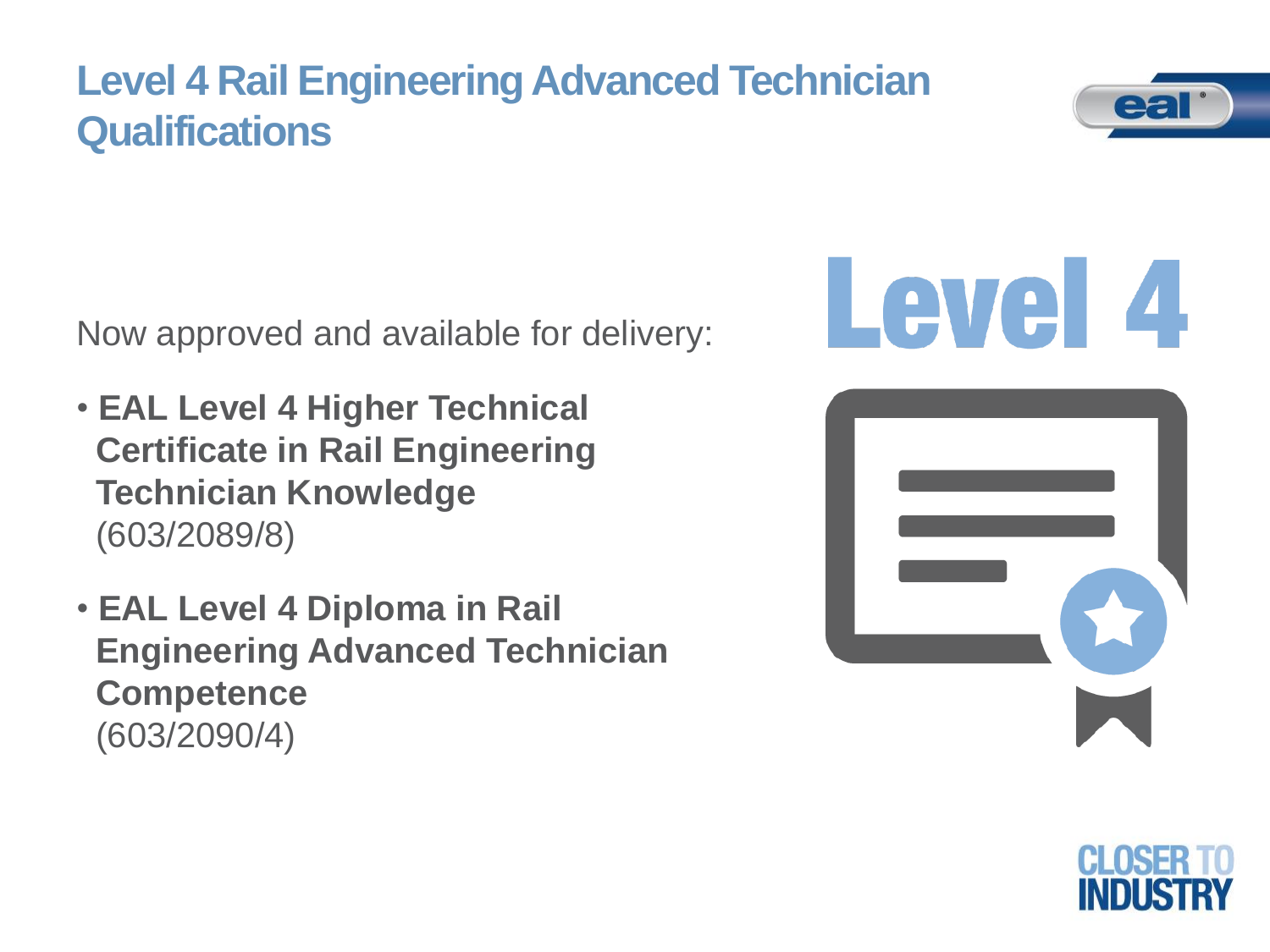## **End-Point Assessment (EPA)**

#### **Level 2 Rail Operative**

- EAL is on the government's register of End-Point Assessment Organisations for this standard.
- We offer a one-stop full package of support to our centres.

#### **EPA for Level 3 Rail Engineering Technician and Level 4 Rail Engineering Advanced Technician**

- Require input from a Professional Engineering Institute (PEI).
- EAL is working in partnership with a PEI to deliver EPA for these standards, details to be announced.

![](_page_8_Picture_8.jpeg)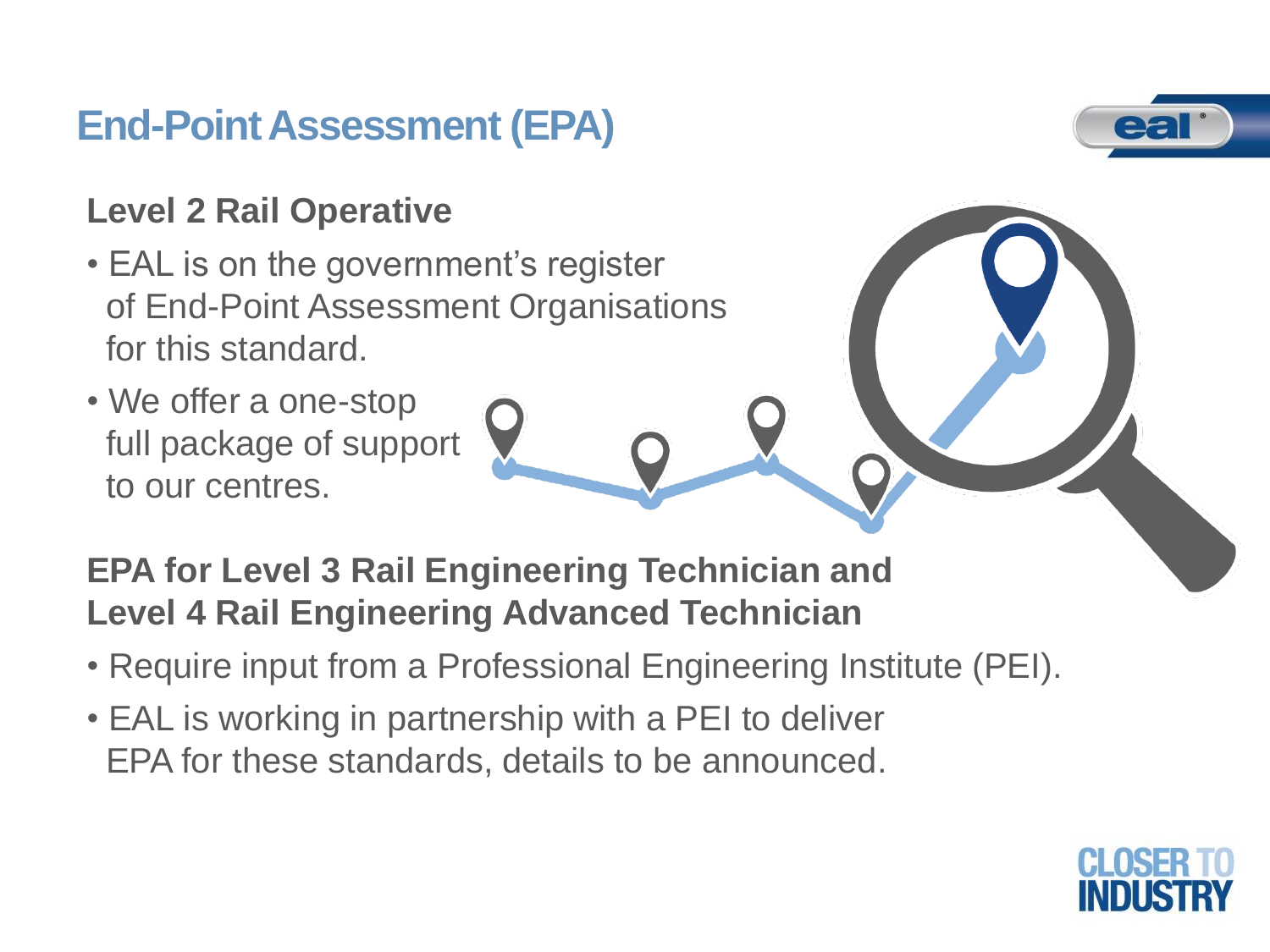## **Rail Engineering Operative Level 2- EPA Process**

![](_page_9_Picture_1.jpeg)

#### **Foundation Stage**

#### **On Programme Assessment**

- On and off-thejob training.
- Achievement of mandatory knowledge and competence qualifications.
- Completion of evidence of behaviours.

#### **Employer Gateway Stage**

#### **Portfolio Check**

Employer check with apprentice and training provider to ensure qualifications, behaviours and portfolio are complete and learner is ready to progress to Viva interview.

#### **Viva Interview**

Occupational Assessor interview with apprentice to assess occupational competence and

portfolio of work review.

#### **Employer Sign-off**

#### **Completion and Certification**

Application to Education and Skills Funding Agency (EFSA)

for apprenticeship certificate.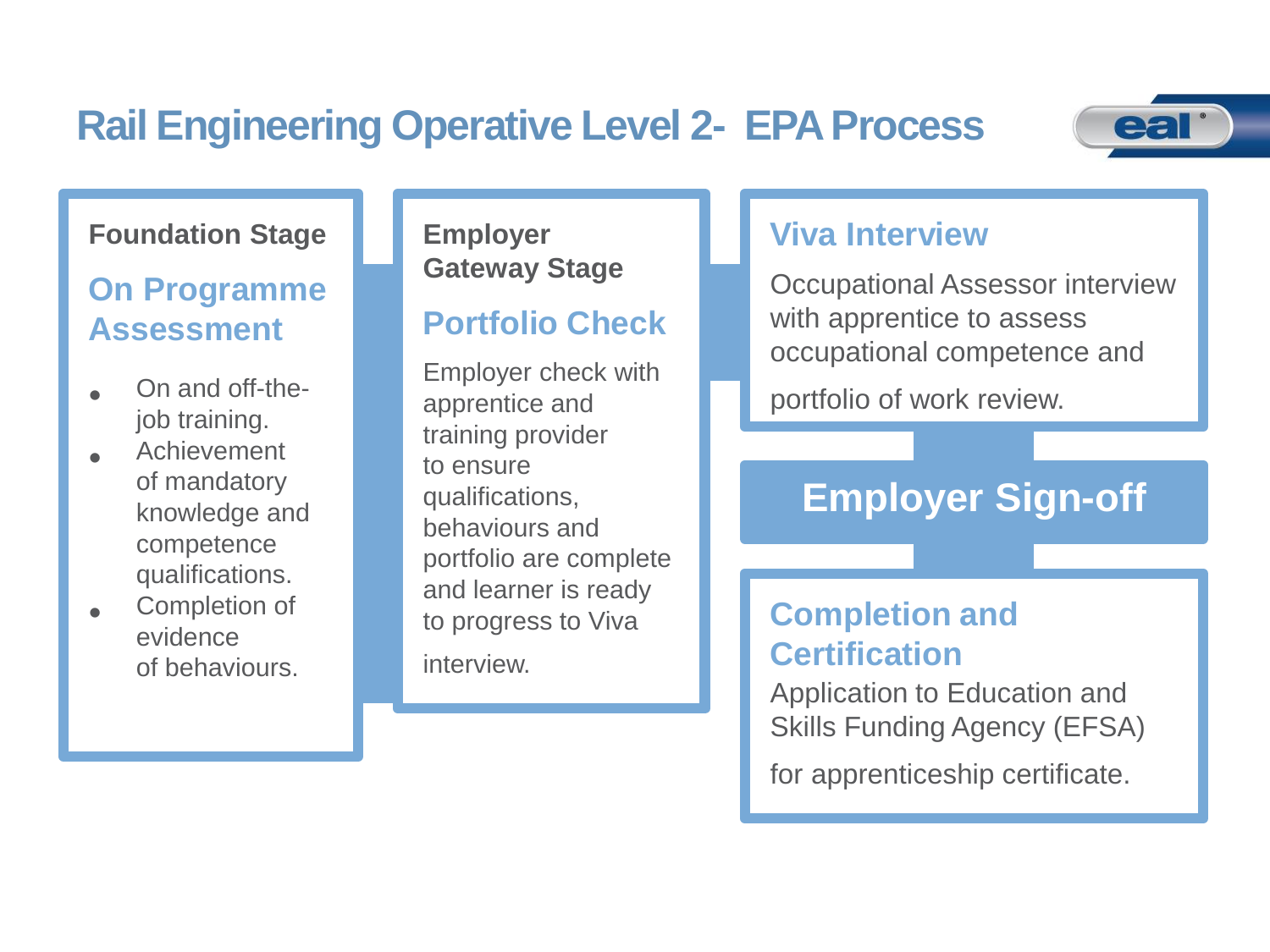## **Why use EAL for End-Point Assessment?**

![](_page_10_Picture_1.jpeg)

- $\checkmark$  Wealth of expertise in quality assuring delivery and assessment.
- $\checkmark$  Unique understanding of employer skills needs in the rail sector.
- $\checkmark$  Save time and money with our one-stop service if you are/work with an EAL approved centre.

![](_page_10_Picture_5.jpeg)

- $\checkmark$  Receive high quality resources and materials to support you through the EPA process.
- $\checkmark$  Dedicated support from rail industry experts.
- $\checkmark$  Flexible and responsive solutions-based service with the first rate level of customer service that EAL is renowned for.

![](_page_10_Picture_9.jpeg)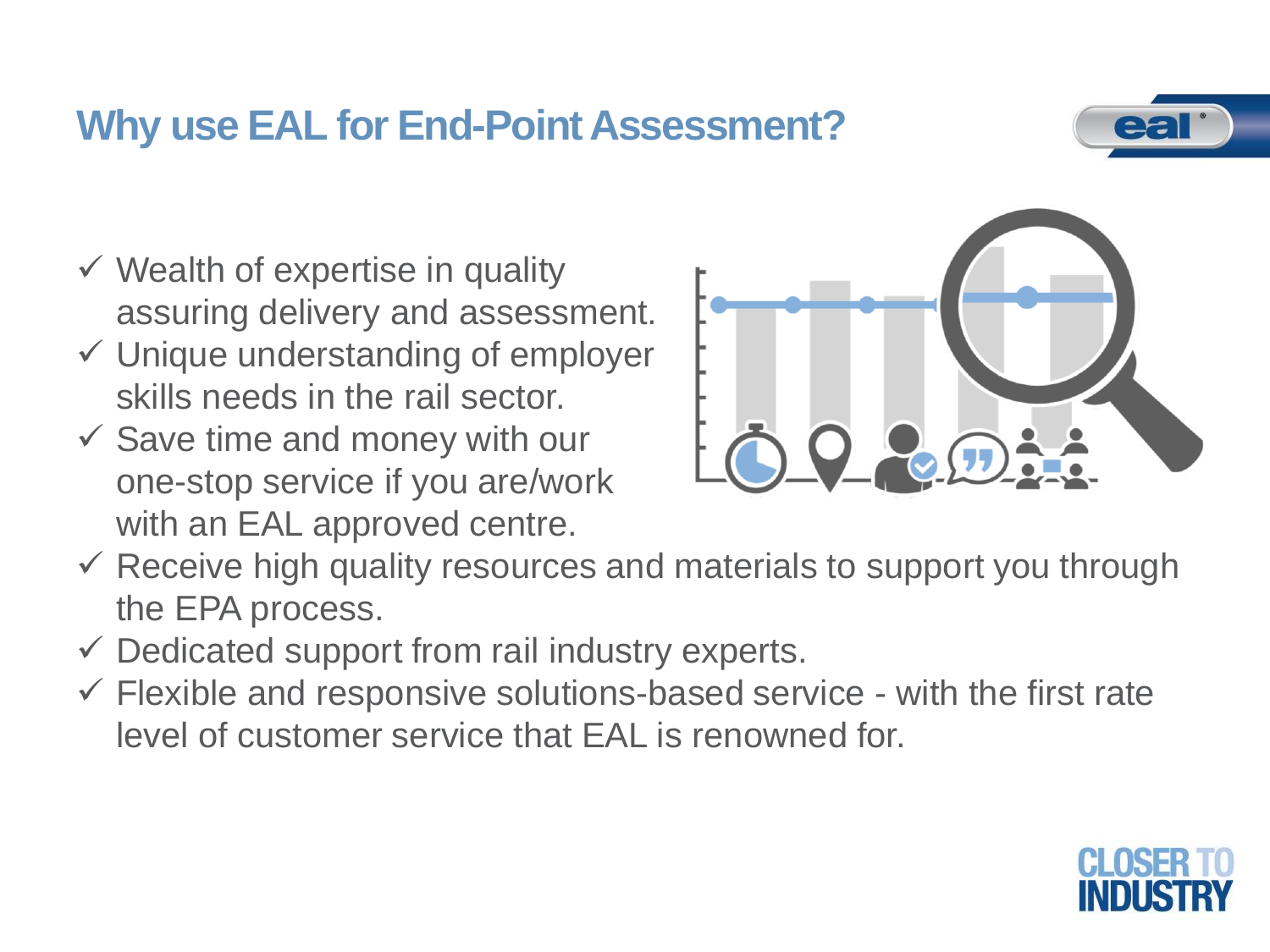### **What Next?**

- Broadening our offer to rail and passenger services sectors
- Supporting our existing and potential new centres with changes to qualifications, apprenticeships and funding.

If we can be of any help or provide support, please do not hesitate to contact EAL at: **customercare@eal.org.uk**

**Thank you and any questions?**

![](_page_11_Picture_6.jpeg)